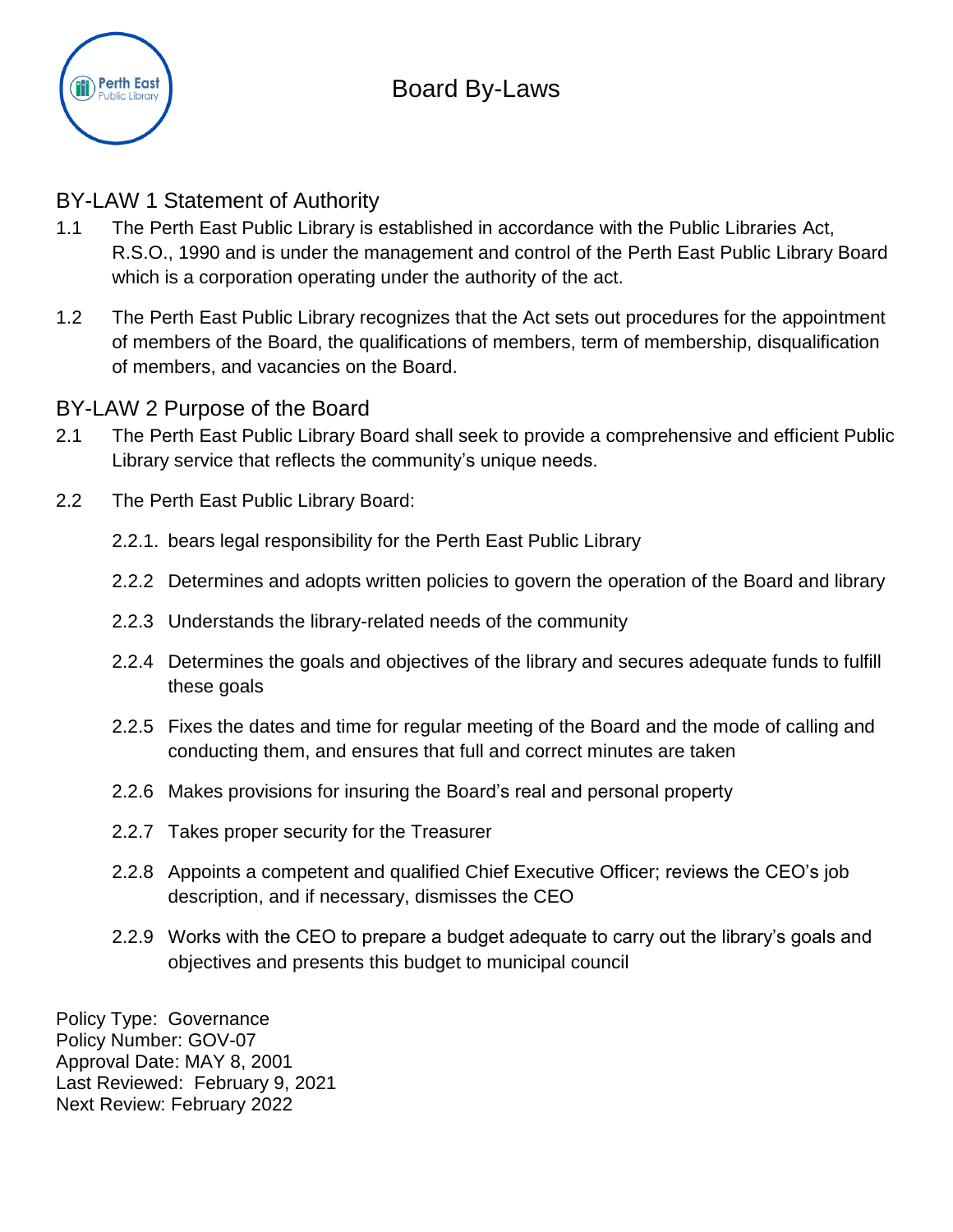- 2.2.10 Ensures that the library is operated in accordance with the Public Libraries Act, R.S.O., 1990.
- 2.2.11 Approves and submits all required or requested by the Municipal Council or Government of Ontario

## BY-LAW 3 Orientation of Members of the Board

- 3.1 The Chief Executive Officer shall ensure that all new Board members receive an introduction to the library, its facilities, staff and services.
- 3.2 Each Board member shall receive the current Library Board Members Training Kit produced by the CEO. Local information shall be inserted into this kit, including:
	- 3.2.1 the library's by-laws and policy statements
	- 3.2.2 guidelines for the position of the library trustee
	- 3.2.3 the library's current budget
	- 3.2.4 the library's latest audited financial statement
	- 3.2.5 the names, addresses and telephone numbers of other members
	- 3.2.6 a package of materials from the previous meeting (minutes, reports)
	- 3.2.7 the Public Libraries Act.

# BY-LAW 4 Meetings of the Board

- 4.1 The Chief executive Officer shall call the inaugural meeting of the Perth East Public Library Board in each new term upon receipt of the confirmation of appointment from the Municipal Clerk and a bylaw from the Municipal Council. The CEO, as Secretary, shall preside and conduct the elections for the position of Chairperson and Vice-Chairperson in accordance with Robert's Rules of Order and the Municipal Act of Ontario. The Chairperson shall assume the Chair for the appointment of committee members.
- 4.2 The annual report of the Perth East Public Library Board shall be presented by February of each year.
- 4.3 Regular meetings of the Perth East Public Library Board shall be held at 7:30pm on the second Tuesday of the month, unless such day shall be a legal, public, or civic holiday, in which case the Board shall meet at the same hour on a date agreed upon at the preceding meeting of the Board.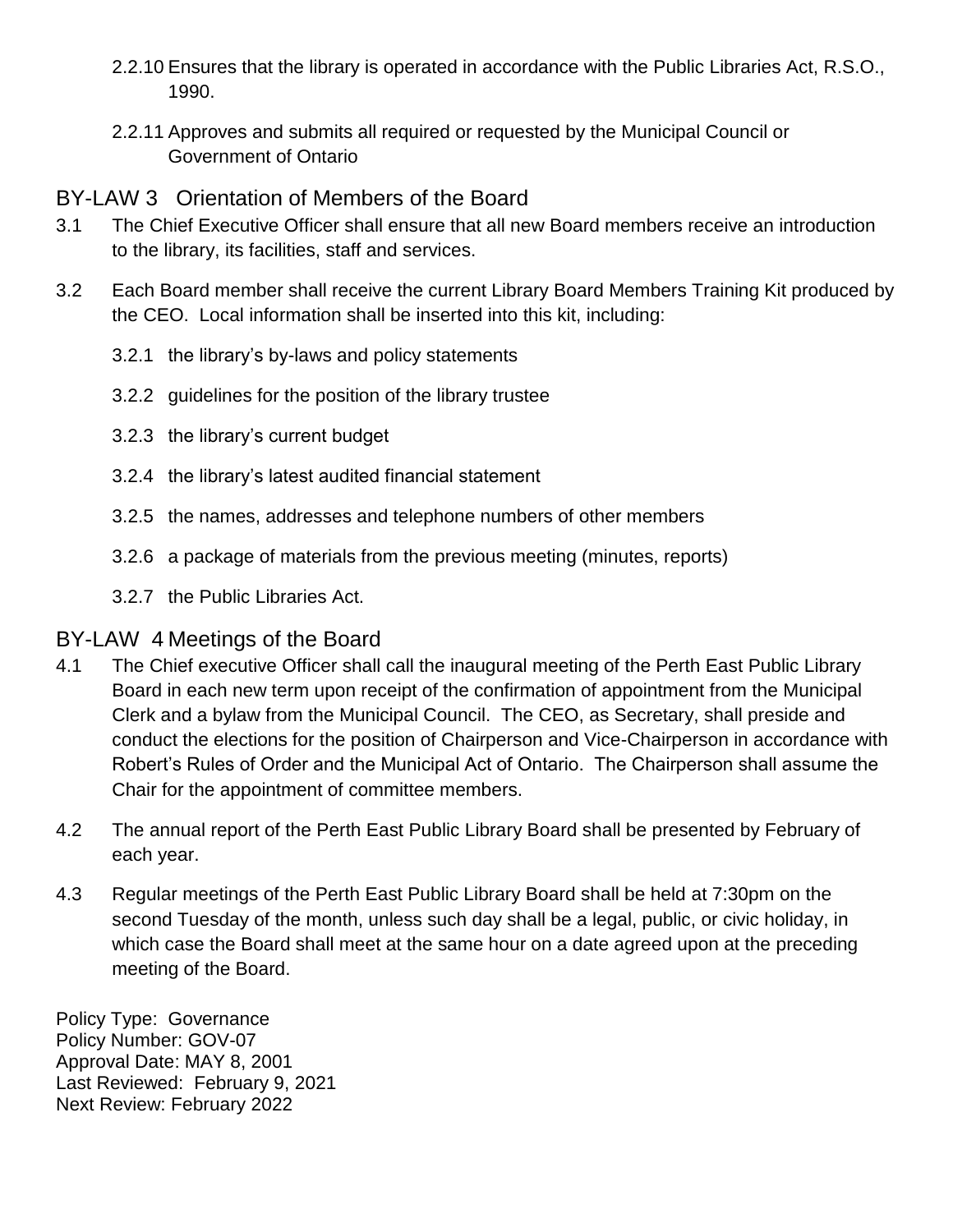- 4.4 The Chairperson or any two members of the Board may summon a special meeting of the Board by giving each member reasonable (minimum 48 hours) notice in writing (including email) or by telephone, specifying the purpose for which the meeting is called which shall be the sole business transacted at the meeting.
- 4.5 Despite any other Act, Board meetings shall be open to the public, except where the Board is of the opinion that intimate financial or personnel matters may be disclosed at a meeting.
- 4.6 When the Board determines that matters should be dealt with in the absence of the public or a staff member, a motion to move into in-camera session must be moved, seconded, and approved by a majority vote. Motions to move in-camera are not debatable. At the conclusion of the in-camera session, a motion must be moved, seconded and approved by a majority vote to return to public session. A motion to confirm any recommendations during the in-camera session may be made.

## BY-LAW 5 Attendance at Meetings

5.1 Regular attendance of all board members at Board meetings is vital to the satisfactory conduct of board business. In the event that a member must be absent from any meeting, that member shall notify the secretary.

In order to allow meetings to be as open to the public as possible, a member may participate in a meeting via telephone only in the case of extraordinary circumstances and only if a quorum of board members is physically present at the meeting. Whether the absence of a member constitutes extraordinary circumstances will be determined by the good judgement of the board chair. When participating via telephone, a board member may participate in the discussion and cast a vote.

- 5.3 Should a member be absent for three (3) consecutive meetings without notifying the Secretary, the board shall consider the circumstances of the absence and either
	- 5.3.1 Notify the Municipal Council that the seat is vacant, or

5.3.2 Pass a resolution authorizing the person to continue as a Board member until the next meeting

## BY-LAW 6 Chairperson of the Board

- 6.1 The Chairperson of the Perth East Public Library Board acts as an official representative of the library and in a leadership role to the Board, ensures the proper functioning of the Board and the proper conduct of Board business, and with the rules of procedure adopted by the Board.
- 6.2 In addition, the Chairperson is responsible for: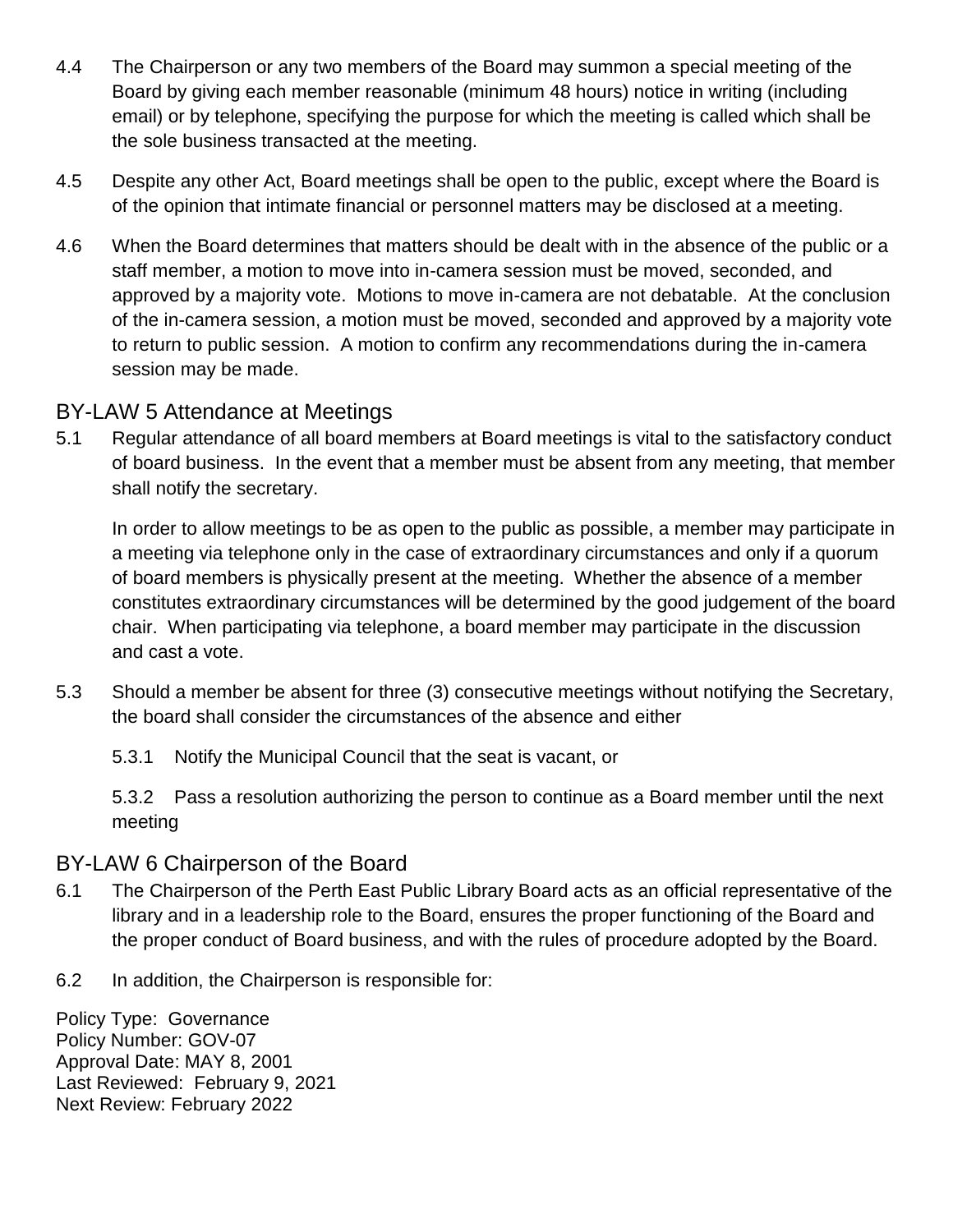6.2.1 Presiding at regular and special meetings of the Board in accordance with the Public Libraries Act, R.S.O., 1990 and other relevant legislation, and with the rules of procedure adopted by the Board.

6.2.2 Serving as an ex-officio member of all Board committees.

6.2.3 Acting as authorized signing officer of all documents pertaining to Board business.

6.2.4 Representing the Board, alone or with other members of the Board, at any public or private meetings for the purpose of conducting, promoting, or completing the business of the Board

6.2.5 Determining the responsibility of committees to deal with matters which arise where it is unclear which committee has responsibility, subject to eventual confirmation by the Board.

6.2.6 Ensuring that vacancies on Board committees are filled as expeditiously as possible.

6.2.7 Advising the Vice-Chairperson, if for any reason, the Chairperson is temporarily unable to perform these functions.

- 6.3 The Chairperson shall not commit the Board to any course of action in the absence of the specific authority of the Board.
- 6.4 The Chairperson will be a voting member of the Board.
- 6.5 The term of office of the Chairperson of the Perth East Public Library shall be two years. The election shall take place at the inaugural meeting of the Board.

# BY-LAW 7 Vice-Chairperson of the Board

- 7.1 In the absence of the Chairperson, the Vice-Chairperson of the Perth East Public Library Board acts as an official representative of the library and in a leadership role of the Board, ensures the proper functioning of the Board and the proper conduct of Board business, in accordance with appropriate legislation and prescribed rules of procedure
- 7.2 In addition, the Vice-Chairperson is responsible for:

7.2.1. Exercising all powers and performing all duties of the Chairperson, in the absence of the Chairperson

7.2.2. Exercising such powers and duties as may, from time to time, be assigned by the Board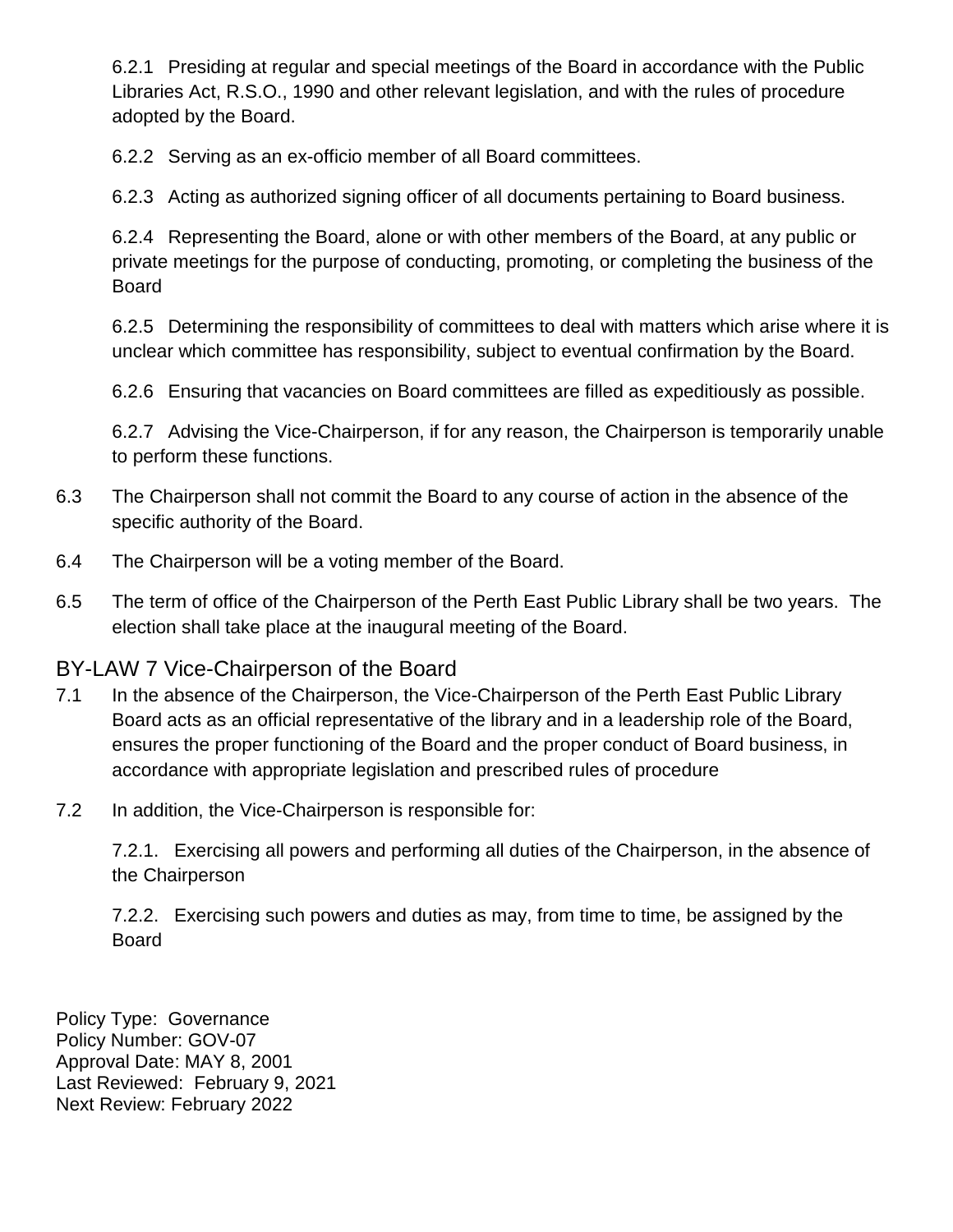7.3 The term of office of the Vice-Chairperson of the Perth East Public Library shall be two years. The election shall take place at the inaugural meeting of the Board.

# BY-LAW 8 Chief Executive Officer of the Board

- 8.1 The Board shall employ a Chief Executive Officer who is not a voting member of the Board.
- 8.2 The Chief Executive Officer shall also serve as Secretary of the Board.
- 8.3 The Board shall establish a job description, hours of work, salary and benefits for the position. The job description shall clearly list the duties assigned to the position and establish the reporting relationships of the Chief Executive Office
- 8.4 The Board shall conduct an annual evaluation of the performance of the Chief Executive Officer to aid in setting objectives for the next year.

## BY-LAW 9 Treasurer of the Board

9.1 The Board shall appoint the Treasurer of the Township of Perth East as the Treasurer of the Library Board

# BY-LAW 10 Order of Proceedings

- 10.1 Meetings shall be called to order as soon after the hour fixed for a meeting as a quorum is present
- 10.2 As the Perth East Public Library Board is composed of seven members, four or more members shall constitute a majority of the members of the Board. No business of the board shall be transacted except at meeting at which a majority of the board is present.
- 10.3 Where a quorum is not present, the Secretary shall record the names of the Board members present and the meeting shall stand adjourned until the next meeting or until a special meeting is called.
- 10.4 If notified by a majority of board members of their anticipated absence from a meeting, the Secretary shall notify all members of the Board that the meeting is cancelled.
- 10.5 In the absence of the Chairperson, the Vice-Chairperson shall preside.
- 10.6 The order of business for all regular meetings shall be as follows:

Call to Order

Additions to the Agenda

Approval to the Agenda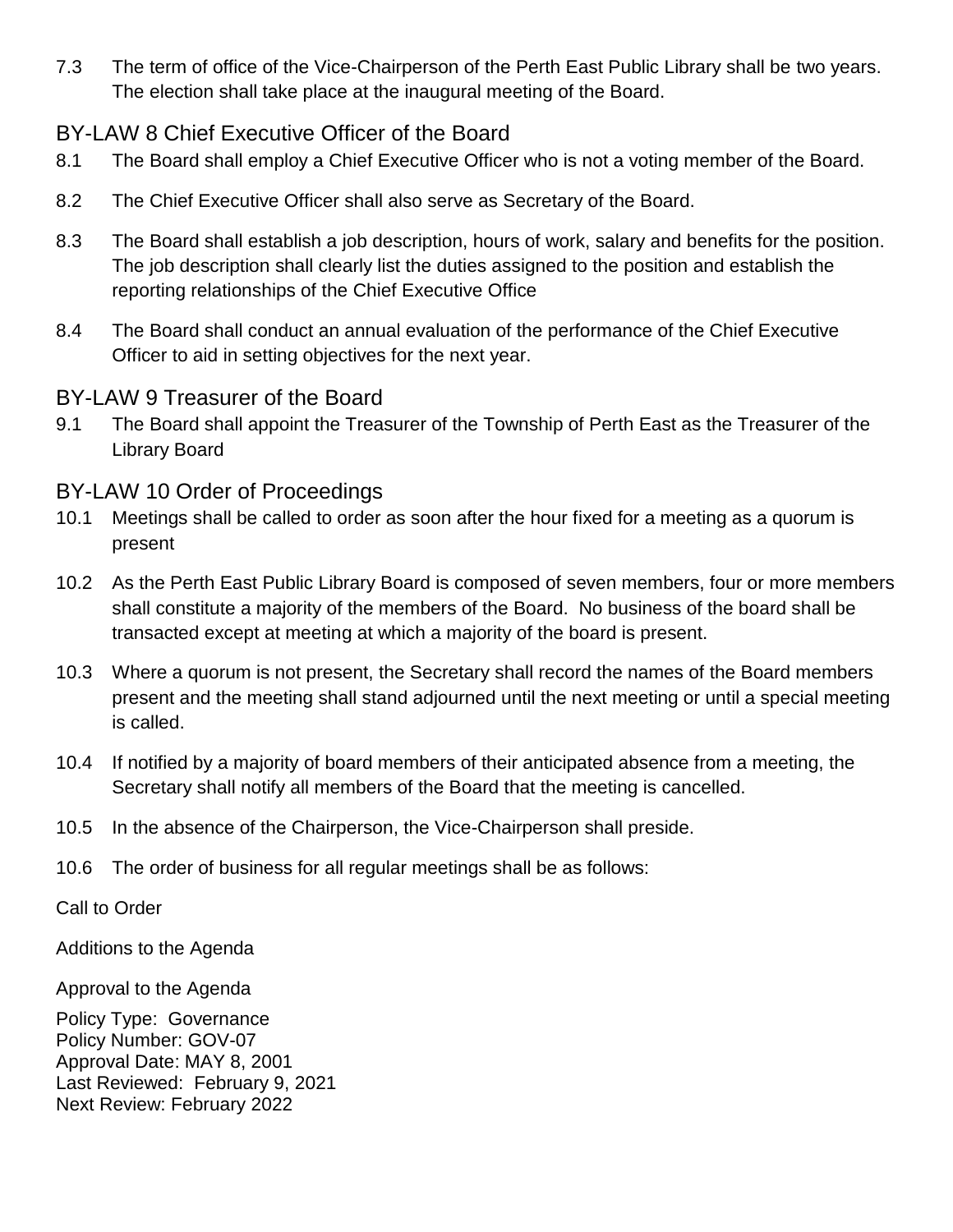Declaration of pecuniary interest

Approval of the Minutes of the Previous Meeting

Business arising from the minutes

**Correspondence** 

Financial Reports

Chief Executive Officer's Report

Committee Reports

Closed Session

New Business

Next Meeting

Adjournment

#### BY-LAW 11 Conduct of Proceedings

- 11.1 Meetings of the Perth East Public Library board shall be conducted according to the basic principles of Robert's Rule of Order.
- 11.2 It shall be the duty of the Chairperson of the Perth East Public Library Board to:

11.2.1 Open meetings of the Board by calling the members to order

11.2.2 Announce the business before the Board in the order of which it is to be acted upon.

11.2.3 Receive and submit, in the proper manner, all motions presented by the members of the **Board** 

11.2.4 Put to vote all motions which are moved and seconded in the course of the proceedings, and to announce the results.

- 11.2.5 Decline to put to vote motions which infringe the rules of procedure
- 11.2.6 Restrain the members, when engaged in debate, within the rules of order
- 11.2.7 Exclude any person from meeting for improper conduct
- 11.2.8 Enforce the observance of order and decorum among the members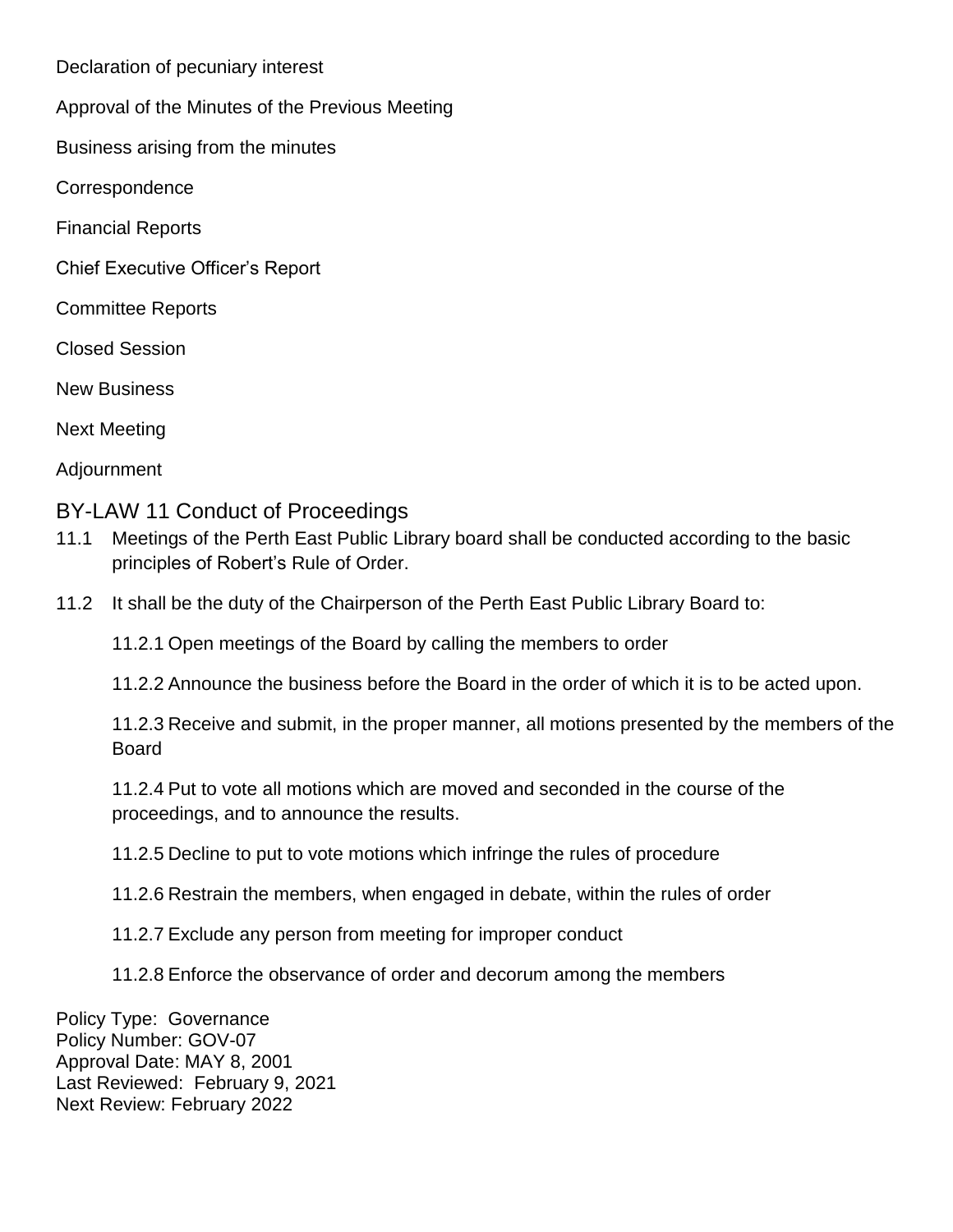11.2.9 Authenticate, by signing, all by-laws, resolutions and minutes of the Board

11.2.10 Inform the Board, when necessary or when referred to for the purpose, in a point of order or usage

11.2.11 Represent and support the Board, declaring its will, and implementing it's decisions in all things.

11.2.12 Receive all messages and communications and announce them to the Board

11.2.13 Assure members are appointed to committees

11.2.14 Ensure that the decisions of the Board are in conformity with the laws and by-laws governing the activities of the Board

#### BY-LAW 12 Motions

- 12.1 A motion must be seconded before it can be debated, put to vote or recorded in the minutes.
- 12.2 After a motion has been properly moved and seconded, it can only be withdrawn by resolution approved by the Board
- 12.3 A motion properly before the Board must receive disposition before any motion to amend, adjourn, extend hour of proceedings, or on a matter or privilege.
- 12.4 Only one motion to amend the main motion shall be allowed
- 12.5 A motion to adjourn is not debatable, cannot be amended, and, if resolved in the negative, cannot be made again until after some immediate proceeding shall have been completed by the Board.
- 12.6 A motion for reconsideration of a question which has been decided upon but not acted upon may be made at any time by a member who voted on the question with the majority and until the motion for reconsideration has received disposition no further discussion of the question shall be allowed.
- 12.7 A motion containing distant proposals may be divided with agreement of the Board

## BY-LAW 13 Voting on Motions

- 13.1 The Chairperson may vote with the other Trustees of the Board upon all questions.
- 13.2 Any question on which there is an equality of votes, for and against, shall be deemed a negative vote.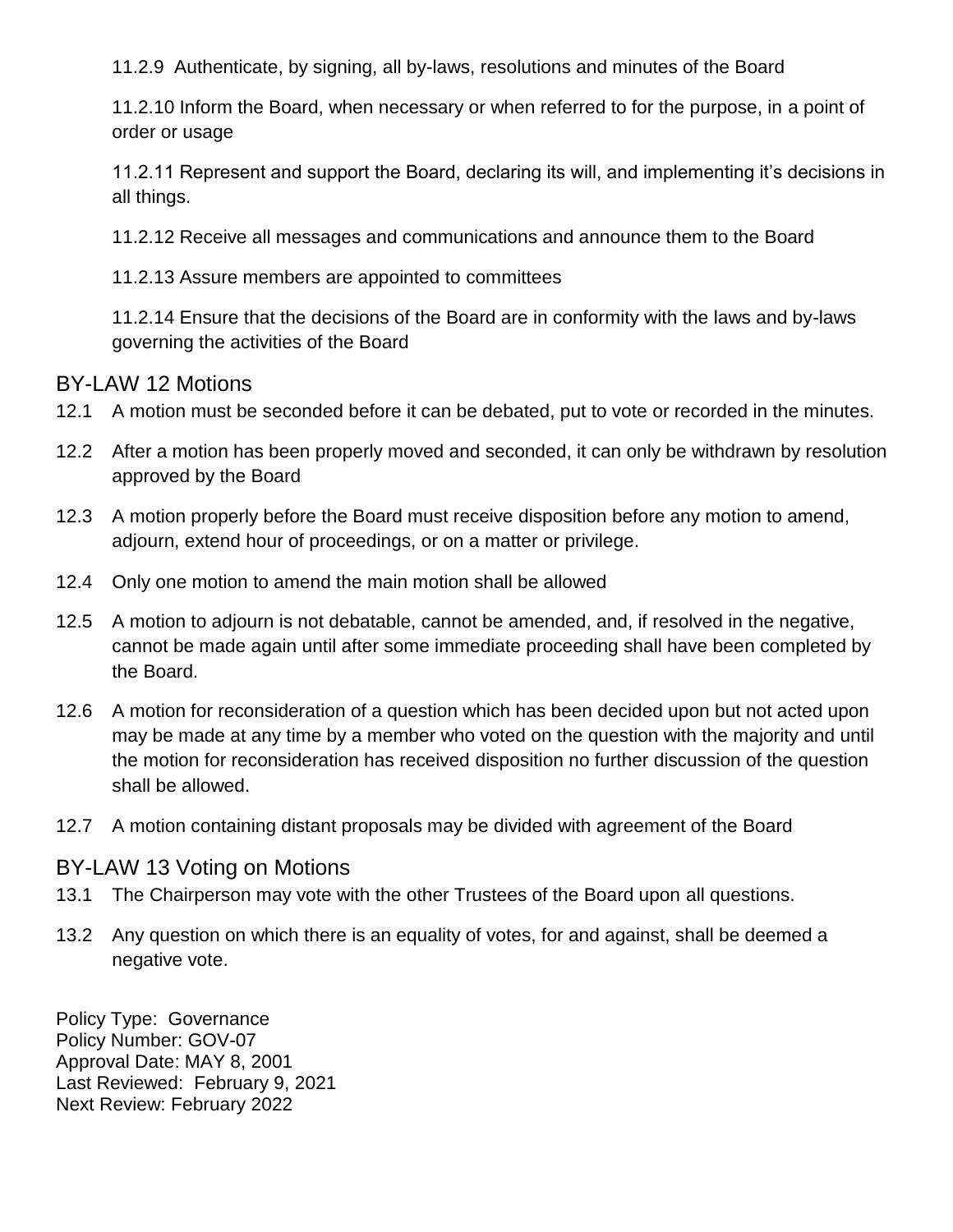- 13.3 Only committee members may move and second motions and vote in committee meetings. All Board members may participate in discussions of matters before the committee.
- 13.4 A separate vote shall be taken upon each proposal contained in a question divided with the approval of the Board.
- 13.5 Voting shall normally be by a show of hands.
- 13.6 Upon request of a member who was present when the question was stated, a recorded vote shall be taken.
- 13.7 As the CEO is not a member of the Board, the CEO does not cast a vote

## BY-LAW 14 Signing Officers of the Board / Bank Accounts / Audit

- 14.1 All cheques or other orders for the payment of money in the name of Perth East Public Library Board shall be signed by any two signing officers.
- 14.2 Bank accounts required for the business of the Board shall be opened in the Board's name by the Treasurer in branches of chartered banks, trust companies or credit unions as the Board may from time to time determine by resolution
- 14.3 The accounts of the Board shall be audited by auditors appointed by the Municipality at the conclusion of each financial year, upon the death, resignation, dismissal or other termination of the Treasurer of the Board, and at such other time as the Board shall direct.
- 14.4 The Secretary of the Board shall receive annual copies of the Library's audited financial statement from the Municipality, distribute a copy to each Board member and CEO, and file two copies with the Library's official records.

## BY-LAW 15 Amending By-Laws

- 15.1 The constitution and by-laws shall be reviewed annually by the Board.
- 15.2 The constitution and the by-laws may be amended by approval of a motion of two-thirds of the Board and providing that at least two (2) weeks written notice is given to all members

## Library Board By-Laws Passed

May 8, 2001

# **Revised:**

May 11, 2004

February 12, 2008